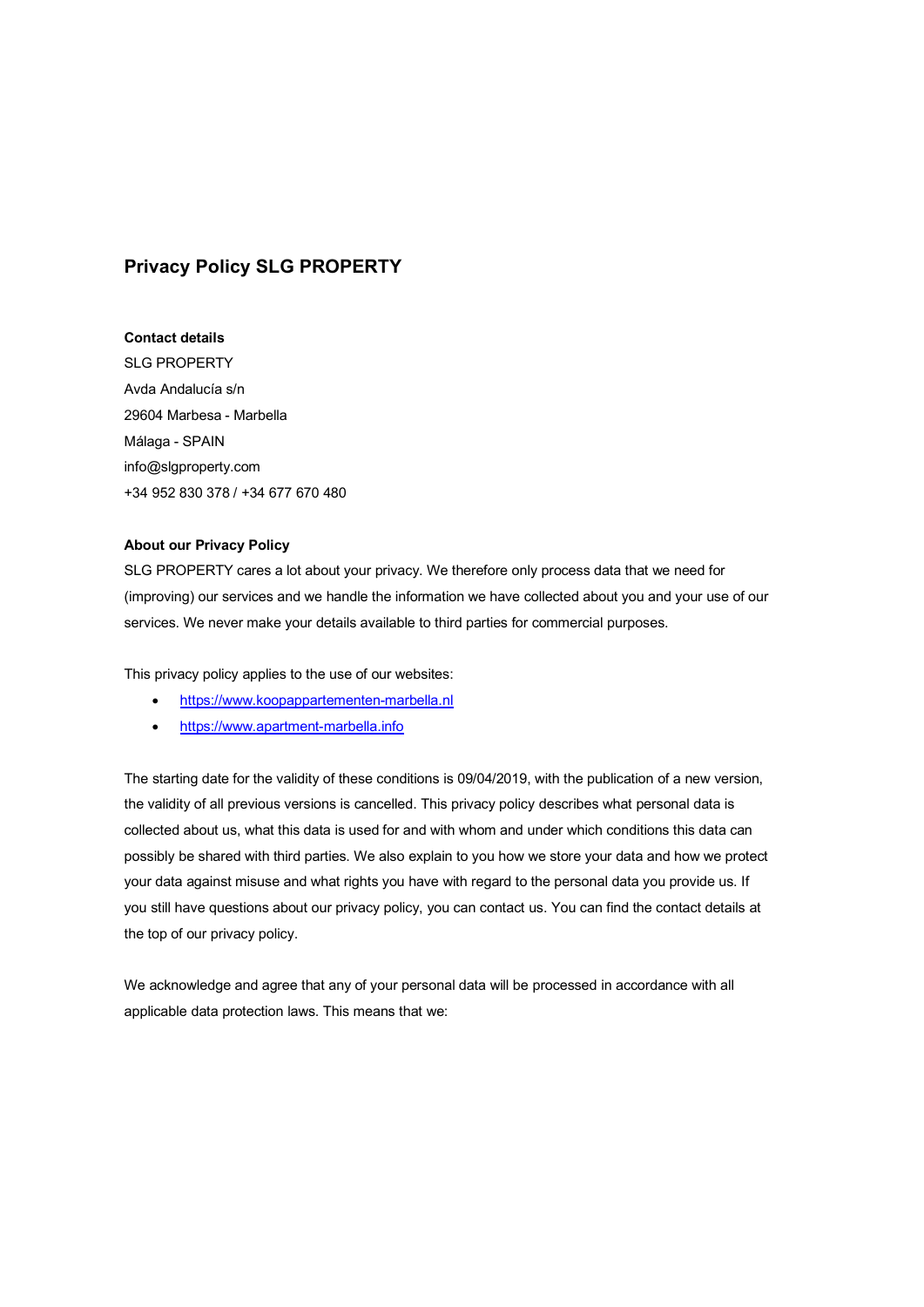- Specify for which we use personal data
- Request permission to process personal data
- Do not use more personal data than necessary
- Restrict access to personal data
- Secure personal data

### **Use of personal data**

By visiting one of our websites, you leave certain information with us. We only keep and use the personal information that is provided to you by means of a contact form and in which you are asked to be allowed to process this data when passing on this data. Your personal data will not be used for other purposes, unless you have given your permission in advance.

### **Personal Data**

While using SLG Property, we may ask you to provide us with certain personally identifiable information that may include, but is not limited to:

- First and last name
- Sex
- Date of birth
- Address data
- E-mail address
- Location data
- Information about your activities on our website
- IP address
- Data about your surfing behavior across different websites (eg because this company is part of an advertising network)
- Internet browser & device type

### **Special Categories**

Our website and / or service does not intend to collect data about website visitors who are younger than 16 years. Unless they have permission from parents or guardians. However, we can not check if a visitor is older than 16. We encourage parents to be involved in the online activities of their children, in order to prevent data about children being collected without parental consent. If you are convinced that we have collected personal information about a minor without this permission, please contact us via info@slgproperty.com and we will delete this information.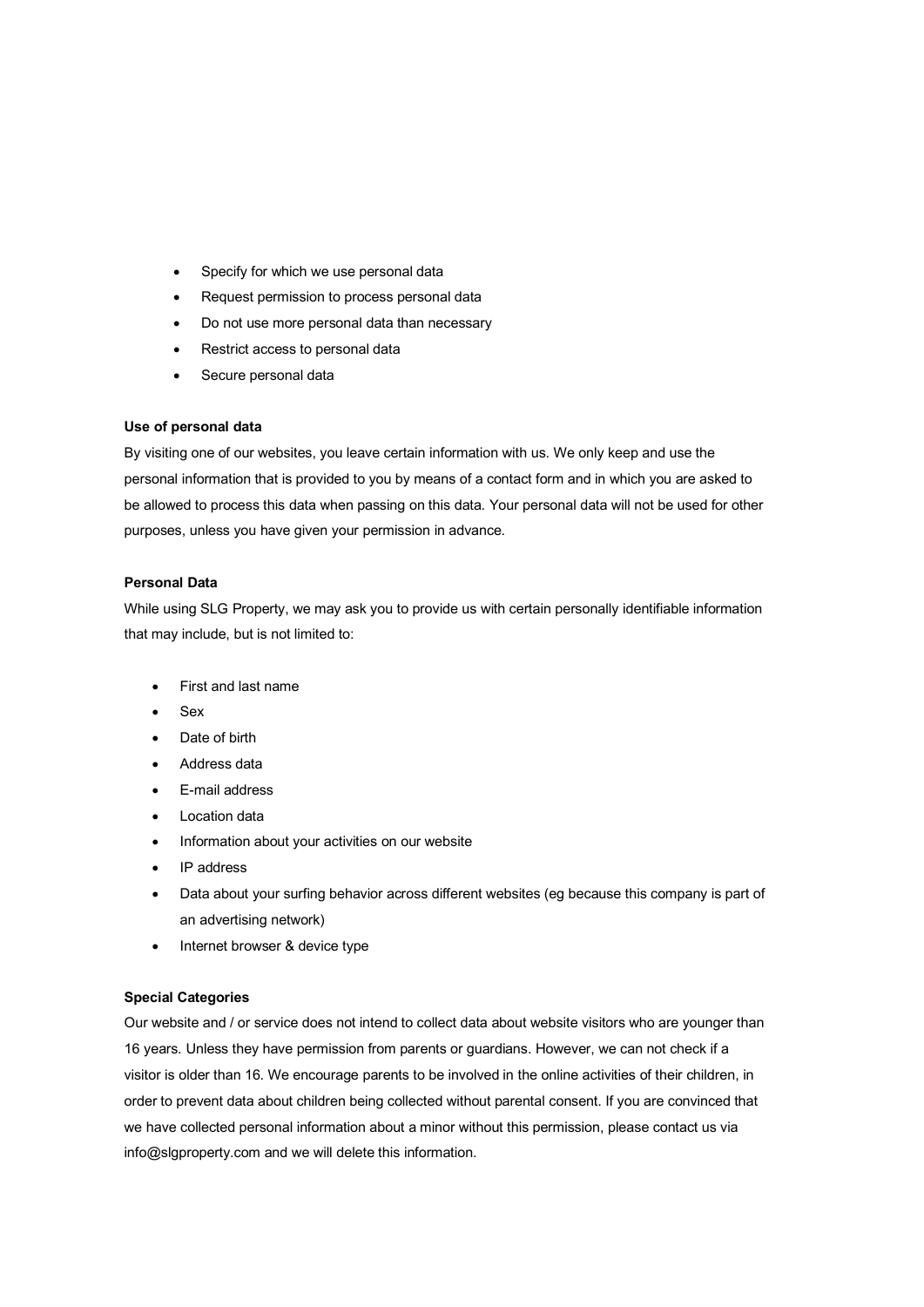# **Why we collect your data**

SLG PROPERTY will only use your personal data when the law allows us to. Most commonly, we will use your personal data in the following circumstances:

- for the complete answering and processing of questions via our forms (in the case of requesting information about a property (+)
- inform you about changes to our services and products
- SLG PROPERTY analyzes your behavior on the website in order to improve our website and to adapt our range of products and services to your preferences.
- SLG PROPERTY tracks your surfing behavior across various websites with which we tailor our products and services to your needs

#### **Automated decision-making**

SLG PROPERTY does not make decisions based on automated processing on matters that can have (significant) consequences for people. These are decisions that are taken by computer programs or systems, without involving a person (for example, a SLG PROPERTY employee).

#### **Websites / Software**

#### *Web hosting*

We take web hosting services through COGNITO CONCEPTS. This domain processes personal data on our behalf and does not use your data for its own purposes. However, this party can collect metadata about the use of the services. This is not personal data.

#### *E-mail: MailChimp*

SLG PROPERTY sends e-mail newsletters with MailChimp. MailChimp will never use your name and email address for your own purposes. At the bottom of every e-mail sent automatically via our website you will see the 'unsubscribe' link. If you click on this, you will no longer receive our newsletter. Your personal data is stored securely by MailChimp. MailChimp uses cookies and other internet technologies that make it clear whether e-mails are opened and read. MailChimp reserves the right to use your data for the further improvement of the services and to share information with third parties. You can find the privacy statement from Mailchimp here.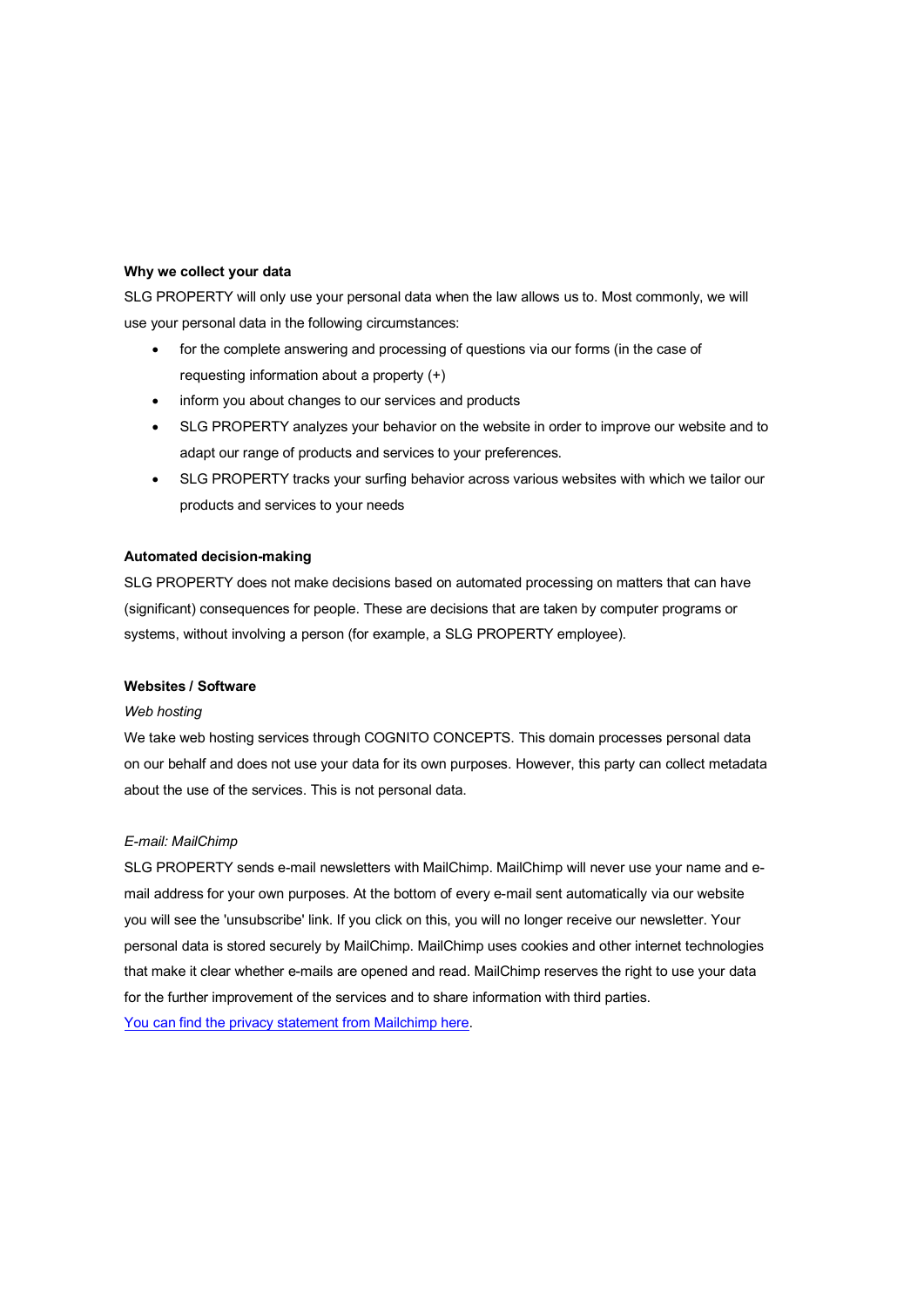### **Data retention**

SLG PROPERTY does not store your personal data longer than is strictly necessary to achieve the purposes for which your data is collected. We use the following retention periods for the following (categories) of personal data:

| <b>Personal Data</b>        | Data<br><b>Retention</b> | <b>Purpose</b>                                                                        |
|-----------------------------|--------------------------|---------------------------------------------------------------------------------------|
| Personalia                  | 1 year                   | Send information about SLG PROPERTY                                                   |
| IP<br>(accounts.google.com) | 2 year                   | Used by Google to identify the user when sharing the<br>content with a Google account |

# **Sharing personal data with third parties**

SLG PROPERTY shares your personal data with various third parties if this is necessary for the execution of the agreement and to comply with any legal obligation. With companies that process your data in our assignment, we conclude a processor agreement to ensure the same level of security and confidentiality of your data. SLG PROPERTY remains responsible for these processing operations. In addition, SLG PROPERTY will only provide your personal data with your explicit consent to other third parties.

#### **Cookies, or similar techniques, that we use**

SLG PROPERTY uses functional, analytical and tracking cookies. A cookie is a small text file that is stored in the browser of your computer, tablet or smartphone when you first visit this website. SLG PROPERTY uses cookies with a purely technical functionality. These ensure that the website works properly and that, for example, your preferred settings are remembered. These cookies are also used to make the website work well and to optimize it. In addition, we place cookies that keep track of your browsing habits so that we can offer customized content and advertisements.

On your first visit to our website we have already informed you about these cookies and we have asked you for permission to place them.

You can opt out of cookies by setting your internet browser so that it does not store cookies anymore. In addition, you can also delete all information previously saved via the settings of your browser.

*Cookies Google Analytics*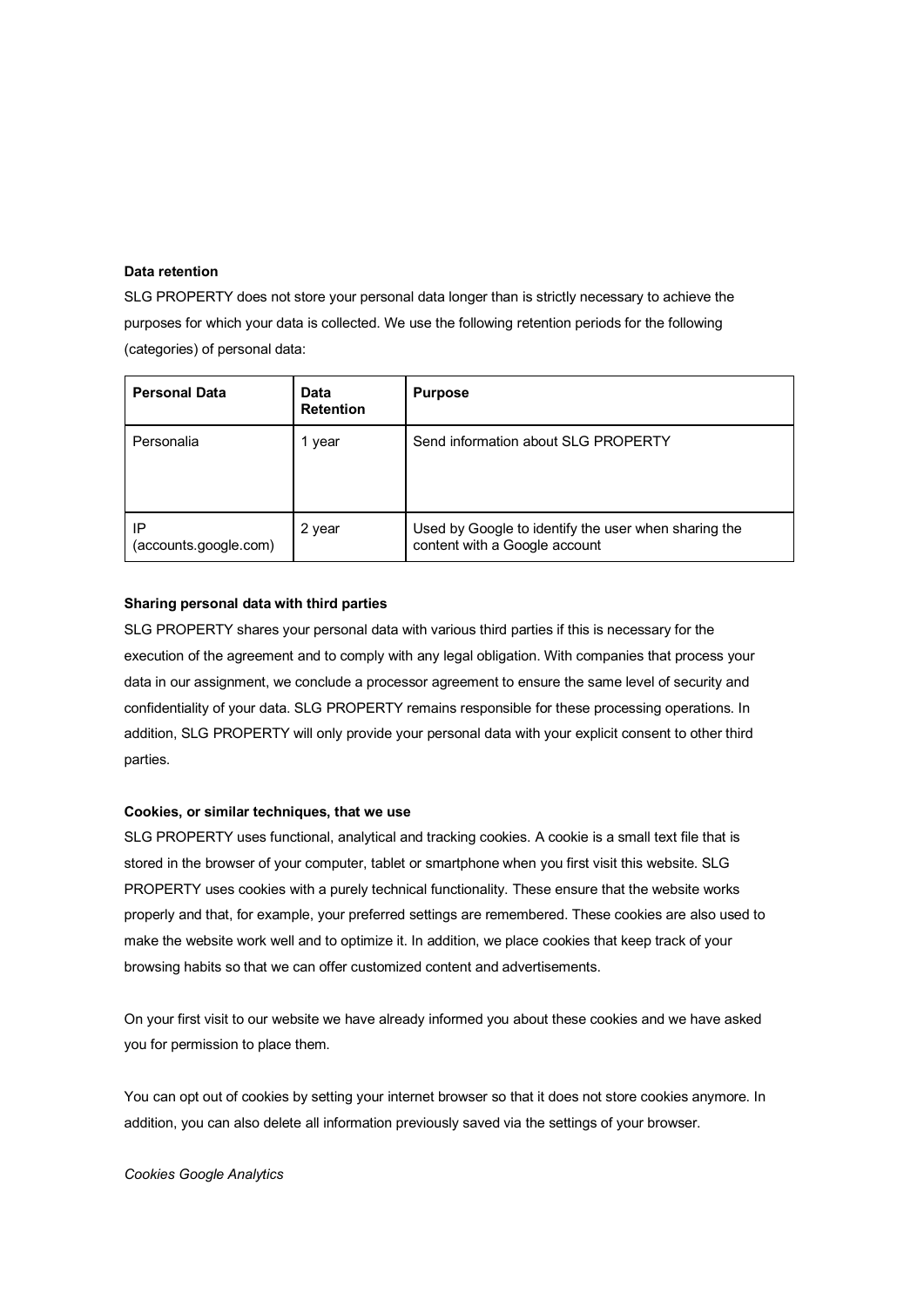Cognito uses Google, such as Google Analytics, to track how users use the website and how effective the AdWords ads from Cognito and its customers on Google search results pages are.

The information thus obtained, including the address of your computer (IP address), is transferred to and stored by Google on servers in the United States. Read Google's privacy policy for more information. You also find the privacy policy of Google Analytics here.

Google uses this information to keep track of how our website is used, to provide reports on the Websites to SLG PROPERTY and to provide its advertisers with information about the effectiveness of their campaigns. Google may provide this information to third parties if Google is legally obliged to do so, or insofar as these third parties process the information on behalf of Google. SLG PROPERTY has no influence on this. SLG PROPERTY has not authorized Google to use Analytics information obtained via the websites of SLG PROPERTY for other Google services.

#### **View, modify or delete data**

You have the right to view, correct or delete your personal data. You also have the right to withdraw your consent to the data processing or to object to the processing of your personal data by SLG PROPERTY and you have the right to data portability. This means that you can submit a request to us to send the personal information we hold to you or another organization mentioned by you in a computer file.

You can send a request for access, correction, deletion, data transfer of your personal data or request for cancellation of your consent or objection to the processing of your personal data to our website administrator: info@cognito.nl.

To ensure that the request for access has been made by you, we ask you to send a copy of your ID with the request. Make your passport photo, MRZ (machine readable zone, the strip with numbers at the bottom of the passport), passport number and Citizen Service Number (BSN) black in this copy. This is to protect your privacy. We respond as quickly as possible, but within four weeks, at your request.

#### **How we protect personal data**

SLG PROPERTY takes the protection of your data seriously and takes appropriate measures to prevent misuse, loss, unauthorized access, unwanted disclosure and unauthorized modification.

SLG PROPERTY takes the following security measures to limit abuse of and unauthorized access to personal data: